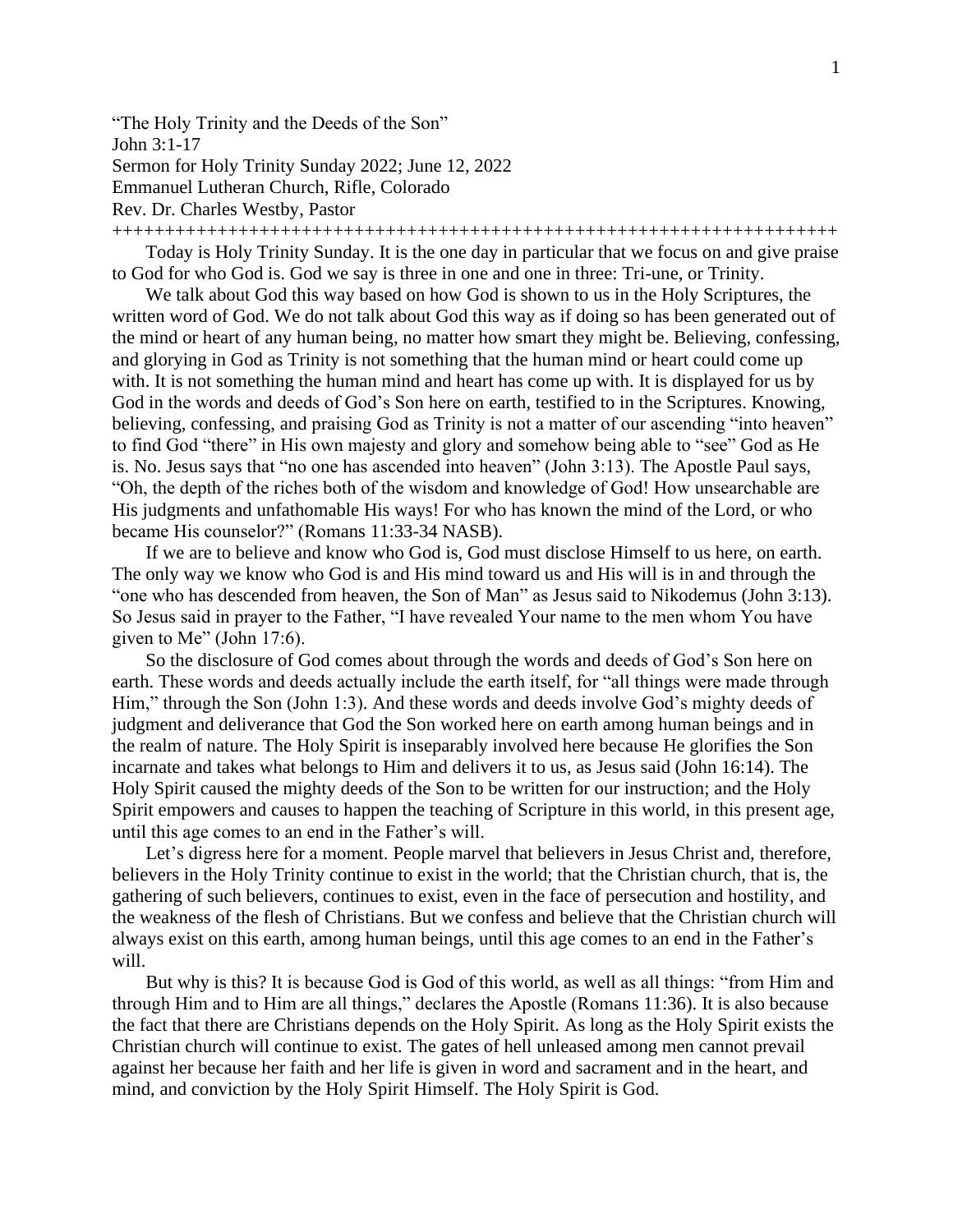So there will be people gathered around word and Sacrament in Jesus' name until this world comes to an end. And they will confess that Jesus Christ is Lord. They will believe that God raised Him from the dead. They will hold fast the confession that God has made all things. They will find their hope in the forgiveness of sins accomplished by the shed blood of the Lamb, God's own Son. They will be justified by God in Jesus' resurrection from the dead and in the proclamation and deliverance of forgiveness. This will happen because God the Son has done it and the Holy Spirit brings it to us for faith and hope.

Coming back to believing and confessing the Holy Trinity: the wonderful thing is that the disclosure of God in the mighty deeds of the Son on earth show us the Holy Trinity: three persons in one God; one God in three persons. This starts with the confession of one God. This is taught to us in the Ten Commandments and in the instruction God gave to the people of Israel. First of all there is the first commandment: "You shall have no other gods" (Exodus 20:3). This can only mean that there is only one God. Then God the Son instructed Moses to teach the people to believe and confess: "Hear, O Israel: The LORD our God, the LORD is one! You shall love the LORD your God with all your heart, with all your soul, with all your might" (Deuteronomy 6:4-5). The first commandment teaches us that only one true God exists. God's further instruction through Moses explicitly sets forth the implication of this: God is one.

But then the deeds of God's Son on earth show us something more. They show us that God exists in three distinct persons, each of which is a person distinct from the others, yet each completely and fully God. The Father is God, the Son is God, the Holy Spirit is God; yet, there are not three Gods, but one God, as we confess in the Athanasian Creed.

This disclosure of God is shown to us by Jesus, in His deeds and His words. This happens at first because the deeds and words show us that Jesus is true God, as He is truly human. He has descended from heaven to become the Son of Man. He took on our own flesh and blood in the womb of His mother, Mary. He showed Himself true God in what He did. He testified to Himself as God's divine Son by what He said. His deeds were the testimony given to support His words.

But this was not just the deeds of His governance over nature and His power over the devil and His ability to heal and restore broken human flesh. His deeds included being lifted up as Moses lifted up the serpent in the wilderness (John 3:14). "Just as Moses lifted up the serpent in the wilderness," Jesus says to us, "so the Son of Man must be lifted up" (John 3:14). Jesus was referring to being lifted up on a Roman cross where He would die so we could escape the death brought by the ancient serpent. This deed gave testimony to what He proclaimed: "God so loved the world that He gave His only-begotten Son, so that everyone who believes in Him not perish but have eternal life" (John 3:16).

God's love in the giving of His Son meant a profound sacrifice. This sacrifice was given when Jesus was lifted up. When Jesus was lifted up He confirmed the truth of His testimony of who He is as God the Son. In Jesus' own words He said, "Father, the hour has come. . . . I have glorified You on earth having completed the work which You have given me to do" (John 17:4). Jesus went on to say: "Now Father, glorify Me with Your own glory which I had with You before the world existed" (John 17:5). The Son brought glory to the Father when He let them nail Him to a cross, because this was the Father's will to accomplish our redemption. In this being lifted up on the cross He disclosed that He is the Son of the Father (Mark 15:39).

And so the Father glorified the Son by raising Him from the dead on the third day. The Father further glorified the Son by providing that He should ascend to God's right hand to assume the glory the Son had with the Father from all eternity, before all worlds.

The Holy Spirit was then sent by the Father through the Son to glorify the Son and His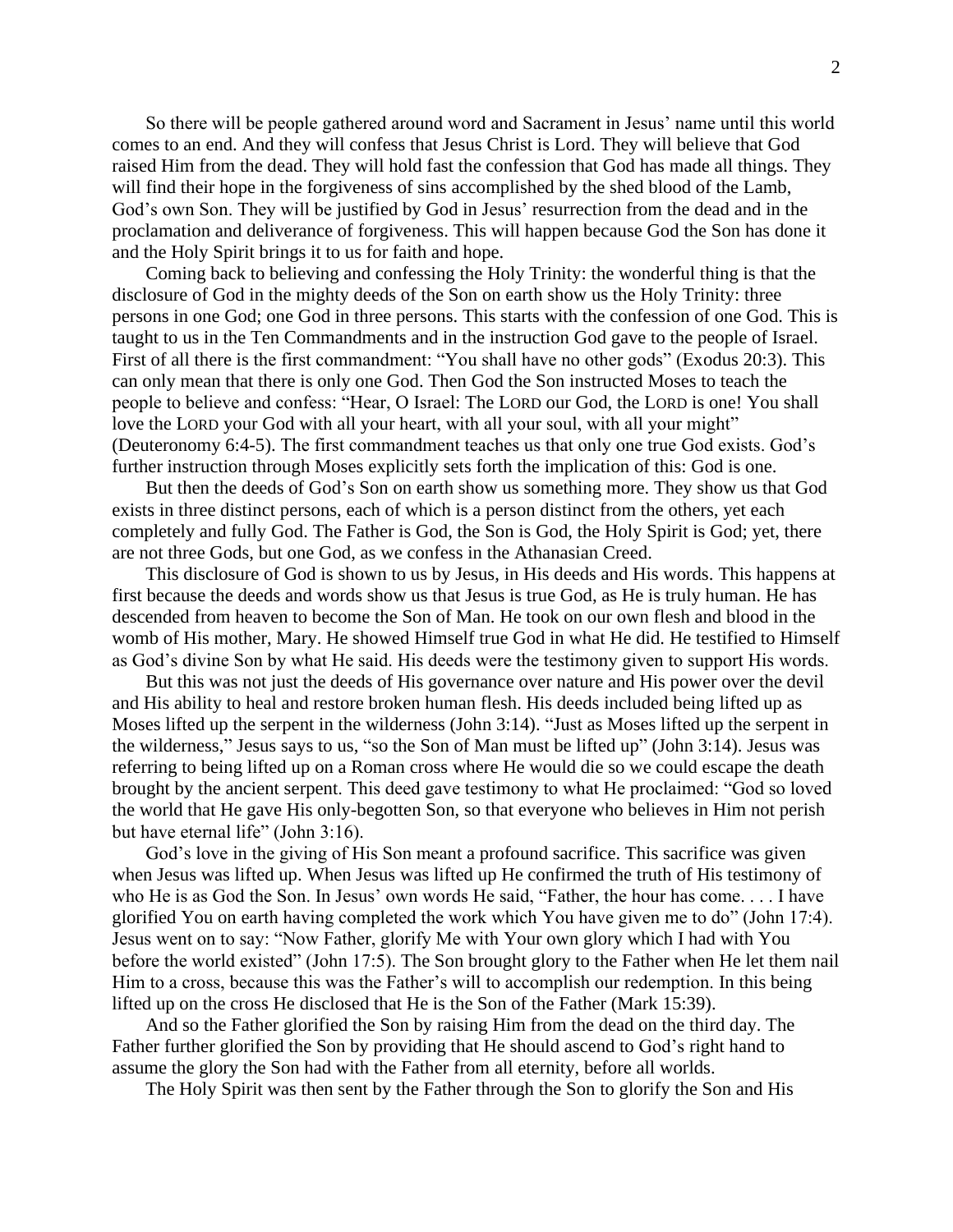redeeming and reconciling death and resurrection. The Spirit glorifies the Son by delivering to us all that the Son possesses and has won for us. The Spirit does this in speech, in the washing of water with the word, in the Son's body and blood in the bread and wine, as the Son says (Matthew 26:26-29). The Spirit does this in His work in our heart and mind of owning up to sin; of believing in the forgiveness won and delivered to us in Jesus' name; and of renewing heart and mind to live for God and for our neighbor. These are all things that belong to Jesus and are delivered to us as the Holy Spirit glorifies the Son.

We see here the persons: Father, Son, and Holy Spirit. We see the persons in what Jesus tells us they do. The Father loves the world, so He sends the Son. He also sends the Holy Spirit in and through the Son. The Son glorifies the Father. The Father glorifies the Son by raising Him from the dead and by sending the Holy Spirit to testify to the Son. The Holy Spirit glorifies the Son by testifying to Him and delivering to us what belongs to the Son. Each one does something in relation to the other. This shows us the distinctiveness of their persons. Here is the disclosure of the Holy Trinity.

In this disclosure of the Holy Trinity, God shows us the true character of personhood. None of the persons of God, Father, Son, or Spirit are glorifying themselves. They glorify each other. The Son glorifies the Father. The Father glorifies the Son. The Spirit glorifies the Son and so also then glorifies the Father who sent Him. And most profound and remarkable of all, they glorify each other in order to glorify you and me, by grace out of love.

In the Son, the road of redemption is paved for us who are otherwise fallen away from God in glorification of self. Glorification of self is the operating principle of our corrupted human flesh; it is the operating principle that makes human beings "world." This is the opposite of God and God judges it. Thus, how truly wonderful and remarkable it is that God loved the world so that He gave His only-begotten Son.

Indeed, God so loved us—so loved the world—that He gave His Son. The world which was made through the Son took the Son and nailed Him to the cross. They did this without knowing that God was accomplishing the sacrifice that would win their redemption through their evil deed. But God turned around and raised Him and sent the Spirit to proclaim repentance and forgiveness by grace in His death and resurrection, so that they could believe in Him and have eternal life; life in God, in the Spirit, in the Trinity.

God won redemption for the world through the world's evil deed in rejecting and killing His Son. Through that evil deed He accomplished the redemption human beings need. Here we must say with the Apostle: "Oh the depth of the riches and wisdom and knowledge of God. How unsearchable are His judgments and unfathomable His ways" (Romans 11:33). This redemption is obtained by us in rejecting the glorification of self and in turning to the Son, Jesus, in faith in the forgiveness He won.

With respect to God being Holy Trinity, the point today is that in Jesus accomplishing our redemption, God reveals the Trinity. He also reveals the pattern and glory of true personhood: turning away from the glorification of self and finding the way of glorifying the other. It's no wonder the natural human heart and mind and the world dislikes the Holy Trinity so much.

This turning away from glorification of the self is hard in the world which has the operating principle of glorification of self; it is hard because we still live in the flesh that is born of flesh (John 3:6), which also has this as the basic operating principle. But Jesus God's Son and our brother has lived a different way in our world and flesh to redeem us in forgiveness and live in us by the Spirit through faith.

In the process God is revealed as Trinity. Our being redeemed in the deeds of the Son for us